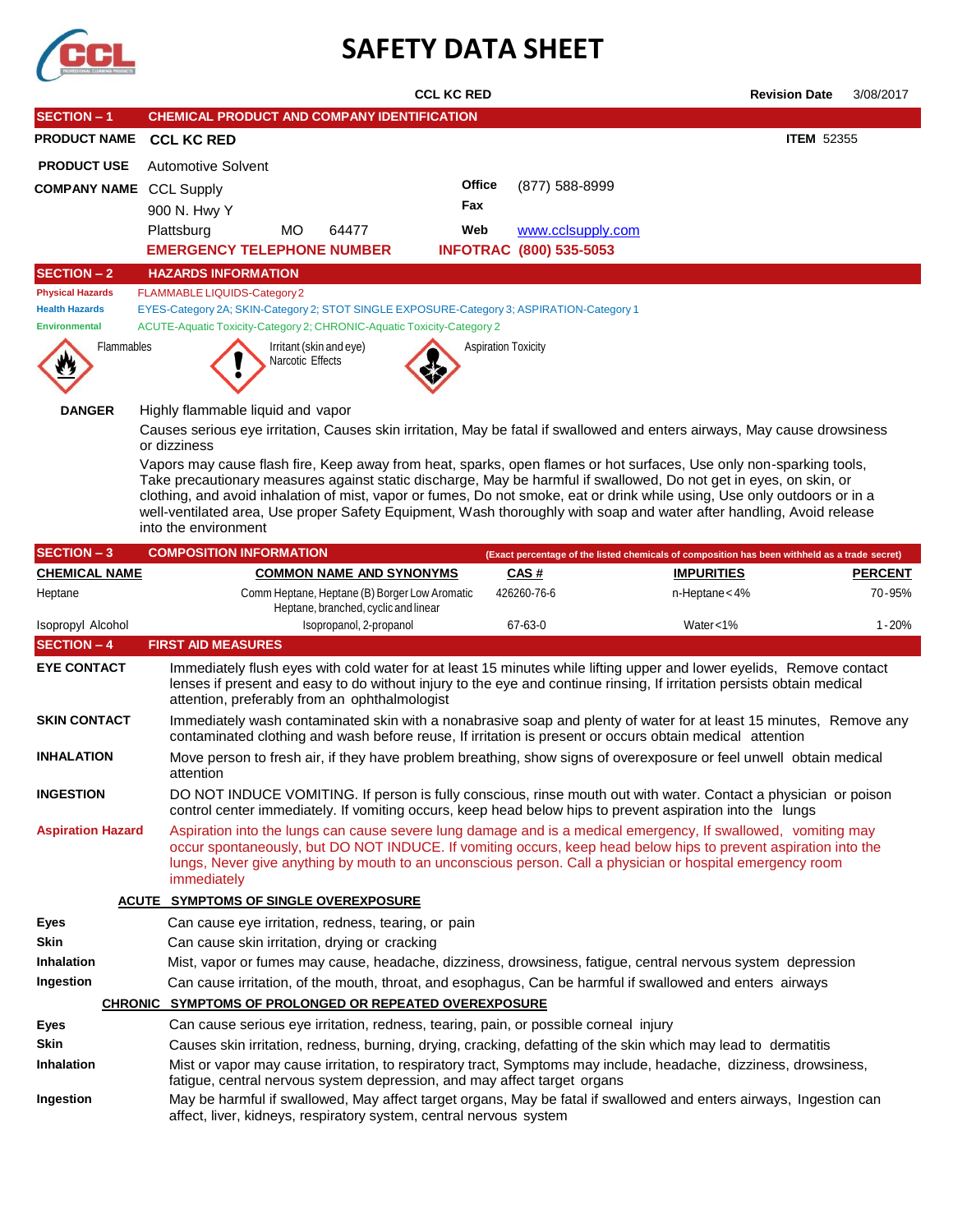| <b>SECTION - 5</b>                                                  | <b>FIRE FIGHTING MEASURES</b>                                                                                                                                                                                                                                                                                                                                                                                                                                                                                                                                                                                                                                                                                                                                                                                                                                                                                                                                                                                          |                                                          |                                                                                                                                                        |  |  |  |  |  |  |
|---------------------------------------------------------------------|------------------------------------------------------------------------------------------------------------------------------------------------------------------------------------------------------------------------------------------------------------------------------------------------------------------------------------------------------------------------------------------------------------------------------------------------------------------------------------------------------------------------------------------------------------------------------------------------------------------------------------------------------------------------------------------------------------------------------------------------------------------------------------------------------------------------------------------------------------------------------------------------------------------------------------------------------------------------------------------------------------------------|----------------------------------------------------------|--------------------------------------------------------------------------------------------------------------------------------------------------------|--|--|--|--|--|--|
| <b>Extinguishing Media</b>                                          | SUITABLE: Use DRY chemicals, CO2, alcohol foam. Water spray to cool or protect exposed materials<br>UNSUITABLE: Avoid using a water stream. Product will float upon water and could spread any fire                                                                                                                                                                                                                                                                                                                                                                                                                                                                                                                                                                                                                                                                                                                                                                                                                    |                                                          |                                                                                                                                                        |  |  |  |  |  |  |
| <b>Hazardous Decomposition</b>                                      | Burning or thermal decomposition can produce, carbon monoxide, carbon dioxide, and other toxic fumes                                                                                                                                                                                                                                                                                                                                                                                                                                                                                                                                                                                                                                                                                                                                                                                                                                                                                                                   |                                                          |                                                                                                                                                        |  |  |  |  |  |  |
| <b>Reactive With</b>                                                | Reactive with, strong oxidizing agents, strong bases, strong acids, ammonia                                                                                                                                                                                                                                                                                                                                                                                                                                                                                                                                                                                                                                                                                                                                                                                                                                                                                                                                            |                                                          |                                                                                                                                                        |  |  |  |  |  |  |
| <b>Explosion Hazards</b>                                            | May explode if ignited in an enclosed area. Flashback along vapor trail may occur                                                                                                                                                                                                                                                                                                                                                                                                                                                                                                                                                                                                                                                                                                                                                                                                                                                                                                                                      |                                                          |                                                                                                                                                        |  |  |  |  |  |  |
| <b>Static Discharge</b>                                             | Expected to ignite product                                                                                                                                                                                                                                                                                                                                                                                                                                                                                                                                                                                                                                                                                                                                                                                                                                                                                                                                                                                             |                                                          |                                                                                                                                                        |  |  |  |  |  |  |
| <b>Mechanical Impact</b>                                            | Not expected to ignite product                                                                                                                                                                                                                                                                                                                                                                                                                                                                                                                                                                                                                                                                                                                                                                                                                                                                                                                                                                                         |                                                          |                                                                                                                                                        |  |  |  |  |  |  |
| <b>Protective Equipment</b>                                         | Use MSHA/NIOSH approved self-contained breathing apparatus and full protective gear                                                                                                                                                                                                                                                                                                                                                                                                                                                                                                                                                                                                                                                                                                                                                                                                                                                                                                                                    |                                                          |                                                                                                                                                        |  |  |  |  |  |  |
| <b>SECTION - 6</b>                                                  | <b>ACCIDENTAL RELEASE MEASURES</b>                                                                                                                                                                                                                                                                                                                                                                                                                                                                                                                                                                                                                                                                                                                                                                                                                                                                                                                                                                                     |                                                          |                                                                                                                                                        |  |  |  |  |  |  |
| <b>Emergency Procedures</b>                                         | Warn personnel to move away and stay upwind from spill                                                                                                                                                                                                                                                                                                                                                                                                                                                                                                                                                                                                                                                                                                                                                                                                                                                                                                                                                                 |                                                          |                                                                                                                                                        |  |  |  |  |  |  |
| <b>Personal Precautions</b>                                         | Eliminate ignition sources and ventilate area                                                                                                                                                                                                                                                                                                                                                                                                                                                                                                                                                                                                                                                                                                                                                                                                                                                                                                                                                                          |                                                          |                                                                                                                                                        |  |  |  |  |  |  |
| <b>Protective Equipment</b>                                         | Safety Glasses, Chemical Gloves, Approved Respirator, Chemical Apron and Rubber Boots                                                                                                                                                                                                                                                                                                                                                                                                                                                                                                                                                                                                                                                                                                                                                                                                                                                                                                                                  |                                                          |                                                                                                                                                        |  |  |  |  |  |  |
| <b>Containment</b>                                                  | Cover or dike any floor drains with an inert material to prevent product from entering the environment, Use sand<br>or inert non-combustible absorbent pads to prevent spill from spreading                                                                                                                                                                                                                                                                                                                                                                                                                                                                                                                                                                                                                                                                                                                                                                                                                            |                                                          |                                                                                                                                                        |  |  |  |  |  |  |
| <b>Clean Up Procedures</b>                                          | Use sand or inert non-combustible absorbent pads or material and place in a chemical waste disposal container                                                                                                                                                                                                                                                                                                                                                                                                                                                                                                                                                                                                                                                                                                                                                                                                                                                                                                          |                                                          |                                                                                                                                                        |  |  |  |  |  |  |
| <b>Disposal</b>                                                     | Dispose of material in accordance with all State and Federal Guidelines and Regulations                                                                                                                                                                                                                                                                                                                                                                                                                                                                                                                                                                                                                                                                                                                                                                                                                                                                                                                                |                                                          |                                                                                                                                                        |  |  |  |  |  |  |
| <b>SECTION-7</b>                                                    | <b>HANDLING AND STORAGE</b>                                                                                                                                                                                                                                                                                                                                                                                                                                                                                                                                                                                                                                                                                                                                                                                                                                                                                                                                                                                            |                                                          |                                                                                                                                                        |  |  |  |  |  |  |
| Handling                                                            |                                                                                                                                                                                                                                                                                                                                                                                                                                                                                                                                                                                                                                                                                                                                                                                                                                                                                                                                                                                                                        |                                                          |                                                                                                                                                        |  |  |  |  |  |  |
| <b>Storage</b>                                                      | DANGER, HIGHLY FLAMMABLE LIQUID, Keep away from incompatible materials, heat, sparks, electrical<br>equipment, fire and all ignition sources, Use appropriate safety equipment, and adequate ventilation, Avoid eye<br>and skin contact, Avoid inhalation of mist, vapors or fumes, May cause drowsiness or dizziness, May be harmful<br>if swallowed, Do not smoke, eat or drink while using, Wash thoroughly after handling, Avoid release to the<br>environment, Use only non-sparking tools, Avoid free fall of liquid, Ground containers when transferring, Empty<br>containers are very hazardous, Do not flame cut, saw or drill. Refer to NFPA-704 and/or API RP 2003 for<br>specific bonding and grounding requirements, Consulting with a Safety Equipment Supplier is recommended<br>Keep container closed when not in use, Store in a well-ventilated area and away from incompatible materials,<br>Store away from heat, sparks, open flames or hot surfaces, Vapors may spread long distances and ignite |                                                          |                                                                                                                                                        |  |  |  |  |  |  |
| <b>Incompatible Materials</b>                                       | explosively, Store below 49°C (120°F) and in accordance with Class 1B Flammable Liquids (GHS Category 2)<br>Incompatible with, strong oxidizing agents, strong bases, strong acids, ammonia                                                                                                                                                                                                                                                                                                                                                                                                                                                                                                                                                                                                                                                                                                                                                                                                                            |                                                          |                                                                                                                                                        |  |  |  |  |  |  |
| <b>SECTION-8</b>                                                    | <b>EXPOSURE CONTROLS / PERSONAL PROTECTION</b>                                                                                                                                                                                                                                                                                                                                                                                                                                                                                                                                                                                                                                                                                                                                                                                                                                                                                                                                                                         |                                                          |                                                                                                                                                        |  |  |  |  |  |  |
|                                                                     |                                                                                                                                                                                                                                                                                                                                                                                                                                                                                                                                                                                                                                                                                                                                                                                                                                                                                                                                                                                                                        |                                                          |                                                                                                                                                        |  |  |  |  |  |  |
|                                                                     |                                                                                                                                                                                                                                                                                                                                                                                                                                                                                                                                                                                                                                                                                                                                                                                                                                                                                                                                                                                                                        |                                                          |                                                                                                                                                        |  |  |  |  |  |  |
| <b>EXPOSURE LIMITS</b><br><b>CHEMICAL NAME</b>                      | <b>ACGIH (TWA 8)</b>                                                                                                                                                                                                                                                                                                                                                                                                                                                                                                                                                                                                                                                                                                                                                                                                                                                                                                                                                                                                   | <b>ACGIH (STEL)</b><br><b>OSHA PEL (TWA 8)</b>           | Significant<br><b>Exposure</b><br><b>OSHA (CEIL)</b>                                                                                                   |  |  |  |  |  |  |
| Heptane                                                             | 400 ppm<br>500 ppm                                                                                                                                                                                                                                                                                                                                                                                                                                                                                                                                                                                                                                                                                                                                                                                                                                                                                                                                                                                                     | 400 ppm (1600 mg/m <sup>3</sup> )                        | 500 ppm (2000 ma/r<br>CNS                                                                                                                              |  |  |  |  |  |  |
| Isopropyl Alcohol                                                   | 200 ppm (A4)<br>400 ppm                                                                                                                                                                                                                                                                                                                                                                                                                                                                                                                                                                                                                                                                                                                                                                                                                                                                                                                                                                                                | 400 ppm                                                  | <b>CNS</b><br>400 ppm                                                                                                                                  |  |  |  |  |  |  |
| <b>PERSONAL PROTECTIVE EQU</b>                                      |                                                                                                                                                                                                                                                                                                                                                                                                                                                                                                                                                                                                                                                                                                                                                                                                                                                                                                                                                                                                                        |                                                          |                                                                                                                                                        |  |  |  |  |  |  |
| <b>Chemical Safety Glasses,</b>                                     | MSHA / NIOSH<br>Impervious<br><b>Chemical Gloves</b><br>Approved Respirator<br>At or Above Listed TLV's                                                                                                                                                                                                                                                                                                                                                                                                                                                                                                                                                                                                                                                                                                                                                                                                                                                                                                                | Impervious<br><b>Protective Clothing</b>                 | Eye Wash and<br>Safety Shower<br>(Recommended)                                                                                                         |  |  |  |  |  |  |
| Goggles or Face Shield<br>Ventilation<br><b>General Ventilation</b> | Ventilate to keep vapors of this material below the lowest ppm listed above.<br>If over Threshold Limit Value use a MSHA / NIOSH approved respirator                                                                                                                                                                                                                                                                                                                                                                                                                                                                                                                                                                                                                                                                                                                                                                                                                                                                   |                                                          | <b>HMIS HAZARD RATINGS</b><br>Health<br>$\overline{2}$<br><b>Flammability</b><br>3<br><b>Reactivity</b><br>$\bf{0}$<br><b>Personal Protection</b><br>н |  |  |  |  |  |  |
| <b>SECTION - 9</b>                                                  | PHYSICAL AND CHEMICAL PROPERTIES                                                                                                                                                                                                                                                                                                                                                                                                                                                                                                                                                                                                                                                                                                                                                                                                                                                                                                                                                                                       |                                                          |                                                                                                                                                        |  |  |  |  |  |  |
| <b>Flash Point</b><br><b>Flammable Limits</b>                       | -9.0°C (15°F) - TAG Closed Cup<br>Lower: 1.2%, Upper: 6.7%                                                                                                                                                                                                                                                                                                                                                                                                                                                                                                                                                                                                                                                                                                                                                                                                                                                                                                                                                             | <b>Specific Gravity / Density</b><br>$pH (\pm 0.3)$      | $0.69 - 0.71$<br><b>NA</b>                                                                                                                             |  |  |  |  |  |  |
| <b>Auto-Ignition Temp.</b>                                          | 223.0 °C (433.4 °F)                                                                                                                                                                                                                                                                                                                                                                                                                                                                                                                                                                                                                                                                                                                                                                                                                                                                                                                                                                                                    | <b>Viscosity</b>                                         | <b>ND</b>                                                                                                                                              |  |  |  |  |  |  |
| <b>Physical State</b>                                               | Liquid                                                                                                                                                                                                                                                                                                                                                                                                                                                                                                                                                                                                                                                                                                                                                                                                                                                                                                                                                                                                                 | <b>Freeze Point</b>                                      | <b>ND</b>                                                                                                                                              |  |  |  |  |  |  |
| Appearance                                                          | Clear                                                                                                                                                                                                                                                                                                                                                                                                                                                                                                                                                                                                                                                                                                                                                                                                                                                                                                                                                                                                                  | <b>Boiling Point</b>                                     | <b>ND</b>                                                                                                                                              |  |  |  |  |  |  |
| Odor                                                                | Solvent                                                                                                                                                                                                                                                                                                                                                                                                                                                                                                                                                                                                                                                                                                                                                                                                                                                                                                                                                                                                                | <b>Vapor Density</b>                                     | <b>ND</b>                                                                                                                                              |  |  |  |  |  |  |
| <b>Odor Threshold</b><br><b>ND</b>                                  |                                                                                                                                                                                                                                                                                                                                                                                                                                                                                                                                                                                                                                                                                                                                                                                                                                                                                                                                                                                                                        | <b>Vapor Pressure</b>                                    | <b>ND</b>                                                                                                                                              |  |  |  |  |  |  |
| <b>Solubility</b>                                                   | $< 7\%$                                                                                                                                                                                                                                                                                                                                                                                                                                                                                                                                                                                                                                                                                                                                                                                                                                                                                                                                                                                                                | <b>Evaporation Rate</b>                                  | <b>ND</b>                                                                                                                                              |  |  |  |  |  |  |
| <b>Volatiles</b><br><b>VOC</b>                                      | 100%<br>100%                                                                                                                                                                                                                                                                                                                                                                                                                                                                                                                                                                                                                                                                                                                                                                                                                                                                                                                                                                                                           | <b>Partition Coefficient</b><br>Molecular Weight (g/mol) | <b>ND</b><br>$-98.20$                                                                                                                                  |  |  |  |  |  |  |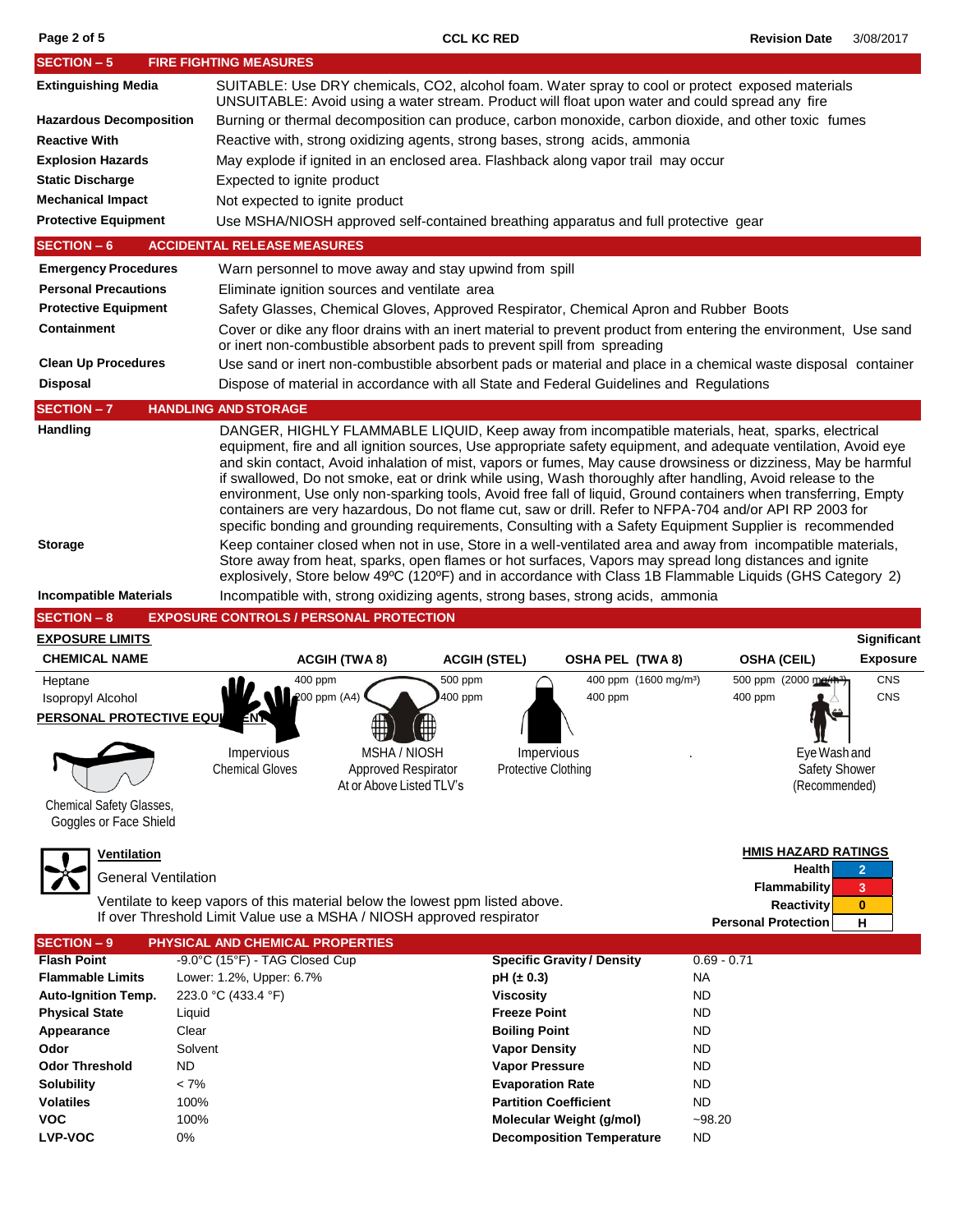| <b>SECTION - 10</b>                                                                                                                                                                                                     | <b>STABILITY AND REACTIVITY</b>                                                                                                                                                                                                                                                                           |                                                                                                                        |                                                 |                                                                                                               |                                          |                                                                                                                          |                           |  |  |
|-------------------------------------------------------------------------------------------------------------------------------------------------------------------------------------------------------------------------|-----------------------------------------------------------------------------------------------------------------------------------------------------------------------------------------------------------------------------------------------------------------------------------------------------------|------------------------------------------------------------------------------------------------------------------------|-------------------------------------------------|---------------------------------------------------------------------------------------------------------------|------------------------------------------|--------------------------------------------------------------------------------------------------------------------------|---------------------------|--|--|
| Reactivity (Specific Test Data)                                                                                                                                                                                         |                                                                                                                                                                                                                                                                                                           | None available                                                                                                         |                                                 |                                                                                                               |                                          |                                                                                                                          |                           |  |  |
| <b>Chemical Stability</b>                                                                                                                                                                                               |                                                                                                                                                                                                                                                                                                           | Stable when stored below 49°C (120°F)                                                                                  |                                                 |                                                                                                               |                                          |                                                                                                                          |                           |  |  |
| <b>Hazardous Polymerization</b>                                                                                                                                                                                         | Will not occur                                                                                                                                                                                                                                                                                            |                                                                                                                        |                                                 |                                                                                                               |                                          |                                                                                                                          |                           |  |  |
| <b>Conditions To Avoid</b>                                                                                                                                                                                              |                                                                                                                                                                                                                                                                                                           |                                                                                                                        |                                                 | Heat sources, sparks, flame or static discharge and incompatible materials                                    |                                          |                                                                                                                          |                           |  |  |
| <b>Incompatible Materials</b>                                                                                                                                                                                           |                                                                                                                                                                                                                                                                                                           |                                                                                                                        |                                                 |                                                                                                               |                                          |                                                                                                                          |                           |  |  |
| Incompatible with, strong oxidizing agents, strong bases, strong acids, ammonia<br><b>Thermal Decomposition</b><br>Burning or thermal decomposition can produce, carbon monoxide, carbon dioxide, and other toxic fumes |                                                                                                                                                                                                                                                                                                           |                                                                                                                        |                                                 |                                                                                                               |                                          |                                                                                                                          |                           |  |  |
| <b>SECTION - 11</b>                                                                                                                                                                                                     | <b>TOXICOLOGICAL INFORMATION</b>                                                                                                                                                                                                                                                                          |                                                                                                                        |                                                 |                                                                                                               |                                          |                                                                                                                          |                           |  |  |
| <b>ROUTES OF EXPOSURE</b>                                                                                                                                                                                               |                                                                                                                                                                                                                                                                                                           |                                                                                                                        |                                                 |                                                                                                               |                                          |                                                                                                                          |                           |  |  |
| Eyes (Yes), Skin (Yes), Ingestion (Yes "Aspiration Hazard"), Inhalation (Yes "Mist, Vapor or Fumes")                                                                                                                    |                                                                                                                                                                                                                                                                                                           |                                                                                                                        |                                                 |                                                                                                               |                                          |                                                                                                                          |                           |  |  |
|                                                                                                                                                                                                                         |                                                                                                                                                                                                                                                                                                           |                                                                                                                        |                                                 |                                                                                                               |                                          |                                                                                                                          |                           |  |  |
| <b>ACUTE SYMPTOMS OF SINGLE OVEREXPOSURE</b><br>Can cause eye irritation, redness, tearing, or pain                                                                                                                     |                                                                                                                                                                                                                                                                                                           |                                                                                                                        |                                                 |                                                                                                               |                                          |                                                                                                                          |                           |  |  |
| Eyes                                                                                                                                                                                                                    |                                                                                                                                                                                                                                                                                                           |                                                                                                                        |                                                 |                                                                                                               |                                          |                                                                                                                          |                           |  |  |
| Skin                                                                                                                                                                                                                    |                                                                                                                                                                                                                                                                                                           |                                                                                                                        | Can cause skin irritation, drying or cracking   |                                                                                                               |                                          |                                                                                                                          |                           |  |  |
| Inhalation                                                                                                                                                                                                              |                                                                                                                                                                                                                                                                                                           |                                                                                                                        |                                                 |                                                                                                               |                                          | Mist, vapor or fumes may cause, headache, dizziness, drowsiness, fatigue, central nervous system depression              |                           |  |  |
| Ingestion                                                                                                                                                                                                               |                                                                                                                                                                                                                                                                                                           |                                                                                                                        |                                                 |                                                                                                               |                                          | Can cause irritation, of the mouth, throat, and esophagus, Can be harmful if swallowed and enters airways                |                           |  |  |
|                                                                                                                                                                                                                         |                                                                                                                                                                                                                                                                                                           |                                                                                                                        |                                                 | <b>CHRONIC SYMPTOMS OF PROLONGED OR REPEATED OVEREXPOSURE</b>                                                 |                                          |                                                                                                                          |                           |  |  |
| Eyes                                                                                                                                                                                                                    |                                                                                                                                                                                                                                                                                                           |                                                                                                                        |                                                 | Can cause serious eye irritation, redness, tearing, pain, or possible corneal injury                          |                                          |                                                                                                                          |                           |  |  |
| <b>Skin</b>                                                                                                                                                                                                             |                                                                                                                                                                                                                                                                                                           |                                                                                                                        |                                                 |                                                                                                               |                                          | Causes skin irritation, redness, burning, drying, cracking, defatting of the skin which may lead to dermatitis           |                           |  |  |
| <b>Inhalation</b>                                                                                                                                                                                                       |                                                                                                                                                                                                                                                                                                           |                                                                                                                        |                                                 | fatigue, central nervous system depression, and may affect target organs                                      |                                          | Mist or vapor may cause irritation, to respiratory tract, Symptoms may include, headache, dizziness, drowsiness,         |                           |  |  |
| Ingestion                                                                                                                                                                                                               |                                                                                                                                                                                                                                                                                                           |                                                                                                                        |                                                 | affect, liver, kidneys, respiratory system, central nervous system                                            |                                          | May be harmful if swallowed, May affect target organs, May be fatal if swallowed and enters airways, Ingestion can       |                           |  |  |
| <b>Acute Tox Calculated</b>                                                                                                                                                                                             |                                                                                                                                                                                                                                                                                                           | Oral:                                                                                                                  | 5,263 mg/kg                                     | Dermal:                                                                                                       | $> 5,000$ mg/kg                          | Inhaled:                                                                                                                 | $> 50.0$ mg/L             |  |  |
| <b>Acute Tox Category</b>                                                                                                                                                                                               |                                                                                                                                                                                                                                                                                                           |                                                                                                                        |                                                 |                                                                                                               |                                          | No Data or NA (Oral >5000 mg/kg), No Data or NA (Dermal > 5000 mg/kg), No Data or NA (Inhaled >50 mg/L) Vapors           |                           |  |  |
| <b>Additional Info</b>                                                                                                                                                                                                  | Intentional misuse by deliberately concentrating and inhaling this product can be harmful or fatal, High pressure skin<br>injections are SERIOUS MEDICAL EMERGENCIES. The injury may not appear serious at first, but within a few hours<br>tissues will become swollen, discolored and extremely painful |                                                                                                                        |                                                 |                                                                                                               |                                          |                                                                                                                          |                           |  |  |
| <b>Target Organs</b>                                                                                                                                                                                                    |                                                                                                                                                                                                                                                                                                           | Kidneys, Liver, Respiratory Tract, Eyes (Lens or cornea), Lungs, Skin, Central Nervous System                          |                                                 |                                                                                                               |                                          |                                                                                                                          |                           |  |  |
| <b>Medical Conditions</b>                                                                                                                                                                                               | this product                                                                                                                                                                                                                                                                                              | Preexisting, eye, skin, liver, kidney, central nervous system, respiratory, disorders may be aggravated by exposure to |                                                 |                                                                                                               |                                          |                                                                                                                          |                           |  |  |
| <b>Notes to Physician</b>                                                                                                                                                                                               |                                                                                                                                                                                                                                                                                                           |                                                                                                                        |                                                 | injection, prompt debridement of the wound is necessary to minimize necrosis and tissue loss                  |                                          | In case of ingestion, gastric lavage with activated charcoal can be used promptly to prevent absorption, In case of skin |                           |  |  |
| <b>CARCINOGENIC – This product contains concentrations above 0.1% of the following:</b>                                                                                                                                 |                                                                                                                                                                                                                                                                                                           |                                                                                                                        |                                                 |                                                                                                               |                                          |                                                                                                                          |                           |  |  |
| <b>CHEMICAL NAME</b>                                                                                                                                                                                                    | <b>NTP</b>                                                                                                                                                                                                                                                                                                |                                                                                                                        | <b>ACGIH</b>                                    |                                                                                                               | IARC                                     | <b>GHS Category</b>                                                                                                      |                           |  |  |
| None Listed                                                                                                                                                                                                             | NA                                                                                                                                                                                                                                                                                                        |                                                                                                                        | NA                                              |                                                                                                               | NA                                       | NA                                                                                                                       |                           |  |  |
|                                                                                                                                                                                                                         |                                                                                                                                                                                                                                                                                                           |                                                                                                                        |                                                 | <b>MUTAGENIC AND REPRODUCTIVE EFFECTS - This product contains concentrations above 0.1% of the following:</b> |                                          |                                                                                                                          |                           |  |  |
| <b>CHEMICAL NAME</b>                                                                                                                                                                                                    |                                                                                                                                                                                                                                                                                                           | <b>Germ Cell Mutagenicity</b>                                                                                          |                                                 |                                                                                                               | <b>Toxic to Reproduction</b>             |                                                                                                                          |                           |  |  |
| None Listed                                                                                                                                                                                                             | NA                                                                                                                                                                                                                                                                                                        |                                                                                                                        |                                                 |                                                                                                               | <b>NA</b>                                |                                                                                                                          |                           |  |  |
| <b>COMPONENTS ACUTE TOXICITY</b>                                                                                                                                                                                        |                                                                                                                                                                                                                                                                                                           |                                                                                                                        |                                                 |                                                                                                               |                                          |                                                                                                                          |                           |  |  |
| <b>CHEMICAL NAME</b>                                                                                                                                                                                                    |                                                                                                                                                                                                                                                                                                           | <b>Type</b>                                                                                                            | <u>Form</u>                                     | <b>Subject</b>                                                                                                | <b>Result Value</b>                      | <b>Exposure Time</b>                                                                                                     | <b>GHS Category</b>       |  |  |
| Isopropyl Alcohol                                                                                                                                                                                                       |                                                                                                                                                                                                                                                                                                           | LD50                                                                                                                   | Oral                                            | Rat                                                                                                           | 5,045 mg/kg                              |                                                                                                                          | $( > 2000 \text{ mg/kg})$ |  |  |
|                                                                                                                                                                                                                         |                                                                                                                                                                                                                                                                                                           | LD50                                                                                                                   | Dermal                                          | Rabbit                                                                                                        | 12,870 mg/kg                             |                                                                                                                          | (>2000 mg/kg)             |  |  |
|                                                                                                                                                                                                                         |                                                                                                                                                                                                                                                                                                           | <b>LC50</b>                                                                                                            | Inhalation                                      | Rat                                                                                                           | 78.6 mg/L                                | 4 Hours (Vapor)                                                                                                          | $(>20$ mg/L)              |  |  |
| Heptane                                                                                                                                                                                                                 |                                                                                                                                                                                                                                                                                                           | LD <sub>50</sub>                                                                                                       | Oral                                            | Mouse                                                                                                         | 15,000 mg/kg                             |                                                                                                                          | (>2000 mg/kg)             |  |  |
|                                                                                                                                                                                                                         |                                                                                                                                                                                                                                                                                                           | LD50<br>LD50                                                                                                           | Inhaled<br>Dermal                               | Rat<br>Rabbit                                                                                                 | 103 mg/L<br>$> 2,000$ mg/kg              | 4 Hours (Vapor)                                                                                                          | $(>20$ mg/L)              |  |  |
| <b>SECTION - 12</b>                                                                                                                                                                                                     | <b>ECOLOGICAL INFORMATION</b>                                                                                                                                                                                                                                                                             |                                                                                                                        |                                                 |                                                                                                               |                                          |                                                                                                                          | (>2000 mg/kg)             |  |  |
| <b>CHEMICAL NAME</b>                                                                                                                                                                                                    |                                                                                                                                                                                                                                                                                                           | <b>Type</b>                                                                                                            |                                                 | <b>Subject Subject Latin</b>                                                                                  | <b>Result Value</b>                      | <b>Exposure Time</b>                                                                                                     | <b>GHS Category</b>       |  |  |
| Isopropyl Alcohol                                                                                                                                                                                                       |                                                                                                                                                                                                                                                                                                           | LC50                                                                                                                   |                                                 | Fish (Leuciscus idus)                                                                                         | $>100$ mg/L                              | 96 Hours                                                                                                                 | 4 ( $>100$ mg/L)          |  |  |
|                                                                                                                                                                                                                         |                                                                                                                                                                                                                                                                                                           | LC50                                                                                                                   |                                                 | Fathead Minnow (Pimephales promelas)                                                                          | 9,640 mg/L                               | 96 Hours                                                                                                                 | 4 ( $>100$ mg/L)          |  |  |
|                                                                                                                                                                                                                         |                                                                                                                                                                                                                                                                                                           | <b>EC50</b>                                                                                                            |                                                 | Water Flea (Daphnia magna)                                                                                    | 5,102 mg/L                               | 24 Hours                                                                                                                 | 4 (>100 mg/L)             |  |  |
| Heptane                                                                                                                                                                                                                 |                                                                                                                                                                                                                                                                                                           | <b>LC50</b>                                                                                                            |                                                 | Goldfish (Carassius auratus)                                                                                  | 96 Hours<br>1 ( $\leq 1$ mg/L)<br>1 mg/L |                                                                                                                          |                           |  |  |
|                                                                                                                                                                                                                         |                                                                                                                                                                                                                                                                                                           | <b>EC50</b>                                                                                                            |                                                 | Water Flea (Daphnia magna)                                                                                    | 1.50 mg/L                                | 48 Hours                                                                                                                 | $2$ (>1, ≤10 mg/L)        |  |  |
| <b>Presistence And Degradability</b>                                                                                                                                                                                    |                                                                                                                                                                                                                                                                                                           |                                                                                                                        |                                                 |                                                                                                               |                                          | No specific biodegradation test data was located, Expected to biodegrade in soil and in aerobic conditions               |                           |  |  |
| <b>Bioaccumulative Potential</b>                                                                                                                                                                                        |                                                                                                                                                                                                                                                                                                           | Has potential to bioaccumulate                                                                                         |                                                 |                                                                                                               |                                          |                                                                                                                          |                           |  |  |
| <b>Mobility In Soil</b>                                                                                                                                                                                                 |                                                                                                                                                                                                                                                                                                           |                                                                                                                        | Expected to have low mobility in soil           |                                                                                                               |                                          |                                                                                                                          |                           |  |  |
| <b>Other Adverse Effects</b>                                                                                                                                                                                            |                                                                                                                                                                                                                                                                                                           |                                                                                                                        | Toxic to aquatic life with long lasting effects |                                                                                                               |                                          |                                                                                                                          |                           |  |  |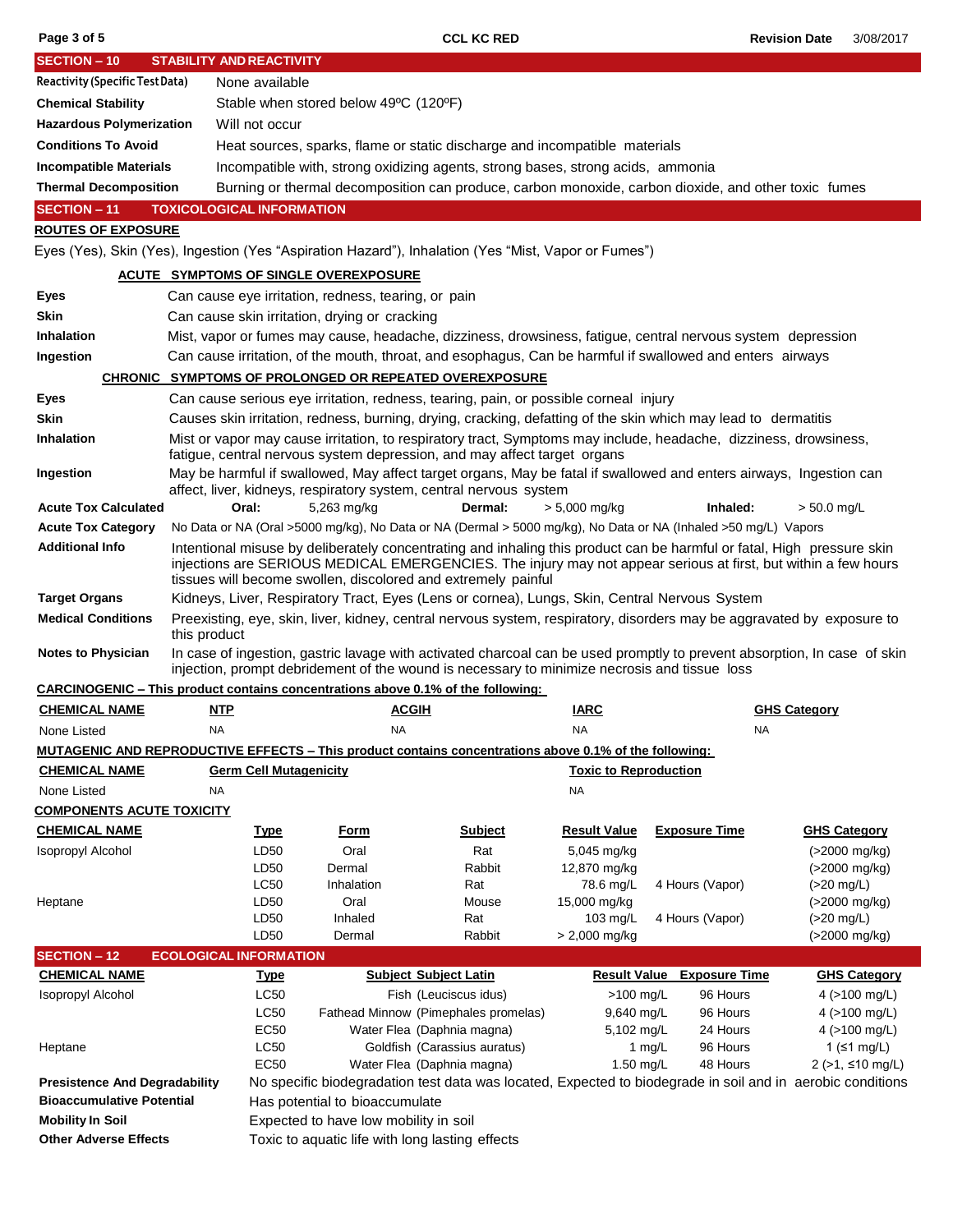#### **SECTION – 13 DISPOSAL CONSIDERATIONS**

## **DO NOT DUMP INTO ANY SEWERS, ON THE GROUND, OR INTO ANY BODY OF WATER**

#### **Dispose of any waste in accordance with all State and Federal Guidelines and Regulations**

#### **ENVIRONMENTAL FATE**

This material as supplied, when discarded or disposed of, is a hazardous waste according to Federal Regulations (40 CFR 261) due to its ignitability and due to the composition containing in some or all of its components.

Under RCRA rules, it is the responsibility of the user of the product to determine, at the time of disposal, whether the material is a hazardous waste.

The transportation, storage, treatment and disposal of RCRA waster material must be conducted in compliance with 40 CFR 262, 263, 264 and 270. Disposal can only occur in properly permitted facilities.

Chemical additions, processing or otherwise altering this material may make the waste management information presented in this SDS incomplete, inaccurate, or otherwise inappropriate.

#### **SECTION – 14 TRANSPORT INFORMATION**

| <b>DOT CLASSIFICATION</b> |                                      |                             |                                                            |                      |                         |
|---------------------------|--------------------------------------|-----------------------------|------------------------------------------------------------|----------------------|-------------------------|
| <b>UN Number</b>          |                                      | <b>Proper Shipping Name</b> | n.o.s. (Chemicals) or "Limits"                             |                      |                         |
| <b>UN 1268</b>            |                                      |                             | PETROLEUM DISTILLATES, n.o.s. (Isopropyl Alcohol, Heptane) |                      |                         |
| <b>Hazard Class</b>       | <b>Packing Group</b>                 | <b>Label Codes</b>          | <b>Reportable Quantity (lbs)</b>                           | <b>Response Code</b> | <b>Marine Pollutant</b> |
| 3                         |                                      | Flammable Liquid            | None                                                       | 128                  | <b>No</b>               |
| <b>Placard Label</b>      | <b>Hazard Label</b>                  | Secondary                   | $\blacksquare$<br><b>110</b>                               |                      |                         |
| з                         | <b>FLAMMABLE LIQUID</b><br>$\bullet$ |                             |                                                            |                      |                         |

### **SECTION – 15 REGULATORY INFORMATION**

| <b>TSCA</b>                                                                                                                          |                              |                            |                                                                              |                          |                       |                                                                                     |                |                              |                           |                 |                         |                 |                               |
|--------------------------------------------------------------------------------------------------------------------------------------|------------------------------|----------------------------|------------------------------------------------------------------------------|--------------------------|-----------------------|-------------------------------------------------------------------------------------|----------------|------------------------------|---------------------------|-----------------|-------------------------|-----------------|-------------------------------|
| <b>CHEMICAL NAME</b>                                                                                                                 |                              | Sec 8(b) Inventory         |                                                                              |                          |                       | Sec 8(d) Health And Safety                                                          |                | Sec 4(a) Chemical Test Rules |                           |                 |                         |                 | Sec 12(b) Export Notification |
| Heptane                                                                                                                              |                              | Yes                        |                                                                              |                          |                       |                                                                                     |                |                              |                           |                 |                         |                 |                               |
| <b>Isopropyl Alcohol</b>                                                                                                             |                              | Yes                        |                                                                              |                          | Yes                   |                                                                                     |                |                              |                           |                 |                         |                 |                               |
| <b>REPORTABLE QUANTITIES</b>                                                                                                         |                              | <b>Extremely Hazardous</b> |                                                                              |                          |                       | <b>Reportable Quantity</b>                                                          |                |                              | <b>Emission Reporting</b> |                 |                         |                 |                               |
| <b>CHEMICAL NAME</b>                                                                                                                 | EPCRATPQSec302 EPCRARQSec304 |                            |                                                                              |                          | <b>CERCLARQSec103</b> |                                                                                     | TRISec 313     |                              |                           | <b>RCRACode</b> |                         | RMP TQ Sec 112r |                               |
| 2-Propanol                                                                                                                           |                              |                            |                                                                              |                          |                       |                                                                                     |                |                              | Yes                       |                 |                         |                 |                               |
| <b>SARA</b>                                                                                                                          |                              | Section 311                |                                                                              |                          |                       |                                                                                     |                | Section 311 / 312 Hazards    |                           |                 |                         |                 |                               |
| <b>CHEMICAL NAME</b>                                                                                                                 |                              | <b>Hazardous Chemical</b>  |                                                                              |                          | Acute                 |                                                                                     | <b>Chronic</b> |                              | <b>Flammable</b>          |                 | <b>Pressure</b>         |                 | <b>Reactive</b>               |
| Heptane                                                                                                                              |                              | Yes                        |                                                                              |                          | Yes                   |                                                                                     | Yes            |                              | Yes                       |                 |                         |                 |                               |
| <b>Isopropyl Alcohol</b>                                                                                                             |                              | Yes                        |                                                                              |                          | Yes                   |                                                                                     | Yes            |                              | Yes                       |                 |                         |                 |                               |
| <b>RIGHT TO KNOW</b>                                                                                                                 |                              |                            |                                                                              |                          |                       | <b>STATE</b>                                                                        |                |                              |                           |                 |                         |                 |                               |
| <b>CHEMICAL NAME</b>                                                                                                                 | CA                           | <b>CT</b>                  | FL.                                                                          | IL.                      | LA                    | <b>NJ</b>                                                                           | <b>NY</b>      | <b>PA</b>                    | МI                        | <b>MN</b>       | MA                      | R <sub>l</sub>  | WI                            |
| Heptane                                                                                                                              |                              |                            |                                                                              |                          |                       | Yes                                                                                 |                | Yes                          |                           |                 | Yes                     |                 |                               |
| <b>Isopropyl Alcohol</b>                                                                                                             |                              |                            | Yes                                                                          |                          |                       | Yes                                                                                 |                | Yes                          |                           | Yes             | Yes                     | Yes             |                               |
| <b>CALIFORNIA</b>                                                                                                                    |                              |                            |                                                                              |                          |                       | WARNING! This product contains chemicals known to the state of California to cause: |                |                              |                           |                 |                         |                 |                               |
| <b>CHEMICAL NAME</b>                                                                                                                 | CAS#                         |                            | <b>Birth Defects</b><br><b>Reproductive Harm</b>                             |                          |                       |                                                                                     | Carcinogen     |                              |                           |                 | Developmental           |                 |                               |
| None Listed                                                                                                                          |                              |                            |                                                                              |                          |                       |                                                                                     |                |                              |                           |                 |                         |                 |                               |
| <b>CLEAN AIR WATER ACTS</b>                                                                                                          |                              |                            |                                                                              | <b>Clean Air Acts</b>    |                       |                                                                                     |                |                              |                           |                 | <b>Clean Water Acts</b> |                 |                               |
| <b>CHEMICAL NAME</b>                                                                                                                 | CAS#                         |                            | <b>HAP</b>                                                                   |                          |                       | <b>Ozone Class 1</b>                                                                |                | <b>Ozone Class 2</b>         |                           | <b>HS</b>       | <b>PP</b>               |                 | <b>TP</b>                     |
| None Listed                                                                                                                          |                              |                            |                                                                              |                          |                       |                                                                                     |                |                              |                           |                 |                         |                 |                               |
| <b>INTERNATIONAL REGULATIONS</b> - The components of this product are listed on the chemical inventories of the following countries: |                              |                            |                                                                              |                          |                       |                                                                                     |                |                              |                           |                 |                         |                 |                               |
| <b>CHEMICAL NAME</b>                                                                                                                 | <b>Australia</b>             |                            |                                                                              | Canada                   |                       | Europe (EINECS)                                                                     |                | Japan                        |                           |                 | Korea                   |                 | <b>UK</b>                     |
| Heptane                                                                                                                              | Yes                          |                            | Yes                                                                          |                          |                       | Yes                                                                                 |                | Yes                          |                           |                 | Yes                     |                 | Yes                           |
| <b>Isopropyl Alcohol</b>                                                                                                             | Yes                          |                            |                                                                              | Yes                      |                       | Yes                                                                                 |                | Yes                          |                           |                 | Yes                     |                 | Yes                           |
| <b>WHMIS Classification</b>                                                                                                          |                              |                            |                                                                              |                          |                       |                                                                                     |                |                              |                           |                 |                         |                 |                               |
| <b>CHEMICAL NAME</b>                                                                                                                 |                              | <b>DSL</b>                 |                                                                              | <b>Class Description</b> |                       |                                                                                     |                |                              |                           |                 |                         |                 |                               |
| Isopropyl Alcohol, Heptane                                                                                                           |                              | Yes                        | $B-2$<br>Flammable Liquids; Flashpoint < $37.8^{\circ}$ C (100 $^{\circ}$ F) |                          |                       |                                                                                     |                |                              |                           |                 |                         |                 |                               |
|                                                                                                                                      |                              |                            | D-2B                                                                         |                          |                       | Materials Causing Other Toxic Effects; Toxic Material                               |                |                              |                           |                 |                         |                 |                               |